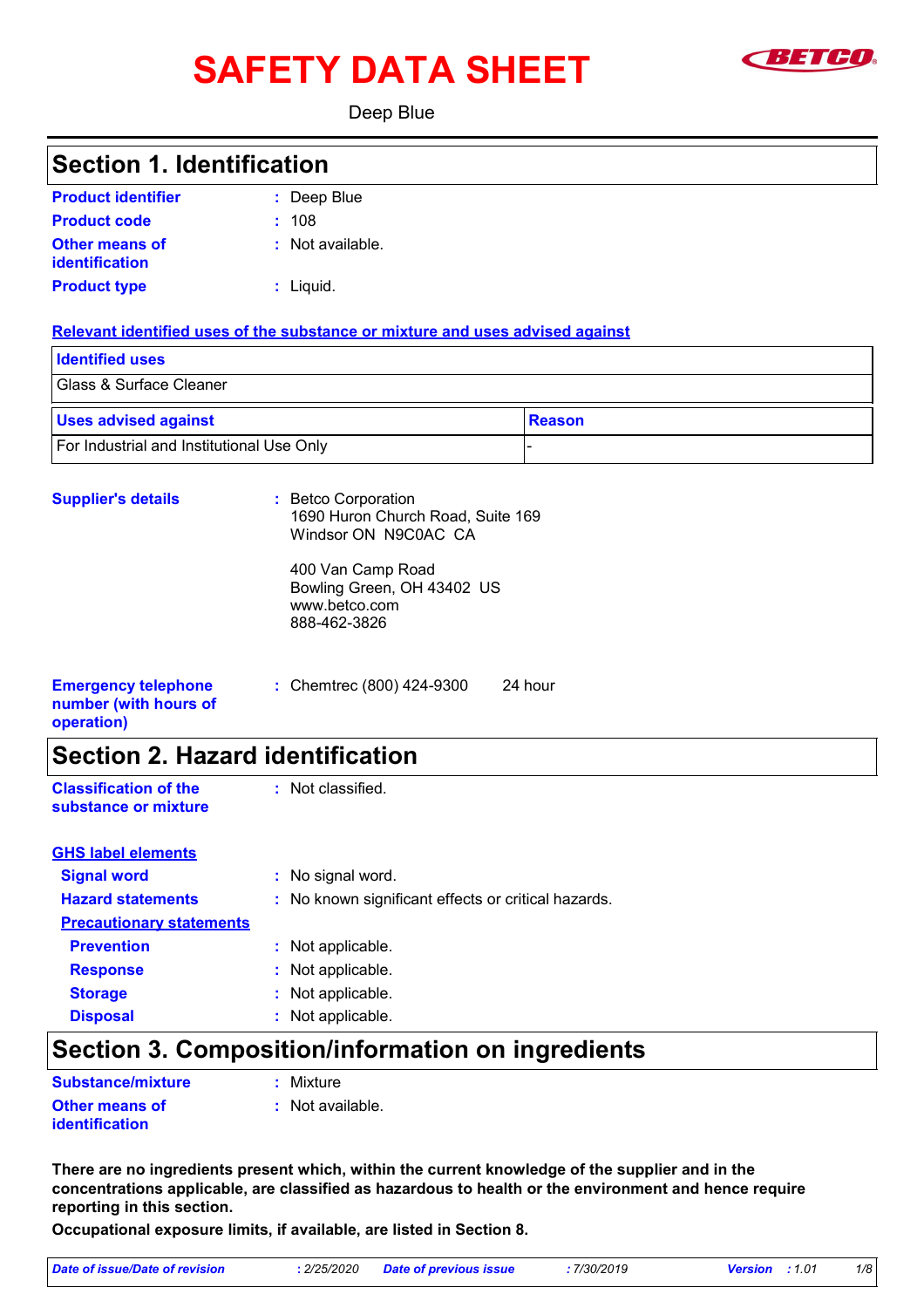## **Section 4. First-aid measures**

|                     | <b>Description of necessary first aid measures</b>                                                                                                                                                                                                                                                                                                        |
|---------------------|-----------------------------------------------------------------------------------------------------------------------------------------------------------------------------------------------------------------------------------------------------------------------------------------------------------------------------------------------------------|
| <b>Eye contact</b>  | : Immediately flush eyes with plenty of water, occasionally lifting the upper and lower<br>eyelids. Check for and remove any contact lenses. Get medical attention if irritation<br>occurs.                                                                                                                                                               |
| <b>Inhalation</b>   | : Remove victim to fresh air and keep at rest in a position comfortable for breathing.<br>Get medical attention if symptoms occur.                                                                                                                                                                                                                        |
| <b>Skin contact</b> | : Flush contaminated skin with plenty of water. Remove contaminated clothing and<br>shoes. Get medical attention if symptoms occur.                                                                                                                                                                                                                       |
| <b>Ingestion</b>    | : Wash out mouth with water. Remove victim to fresh air and keep at rest in a<br>position comfortable for breathing. If material has been swallowed and the exposed<br>person is conscious, give small quantities of water to drink. Do not induce vomiting<br>unless directed to do so by medical personnel. Get medical attention if symptoms<br>occur. |

#### **Most important symptoms/effects, acute and delayed**

#### **Potential acute health effects**

| <b>Eye contact</b>                  | : No known significant effects or critical hazards. |
|-------------------------------------|-----------------------------------------------------|
| <b>Inhalation</b>                   | : No known significant effects or critical hazards. |
| <b>Skin contact</b>                 | : No known significant effects or critical hazards. |
| <b>Ingestion</b>                    | : No known significant effects or critical hazards. |
| <b>Over-exposure signs/symptoms</b> |                                                     |
| <b>Eye contact</b>                  | : No specific data.                                 |
| <b>Inhalation</b>                   | : No specific data.                                 |
| <b>Skin contact</b>                 | : No specific data.                                 |
| <b>Ingestion</b>                    | : No specific data.                                 |

#### **Indication of immediate medical attention and special treatment needed, if necessary**

| <b>Notes to physician</b>         | : Treat symptomatically. Contact poison treatment specialist immediately if large<br>quantities have been ingested or inhaled. |
|-----------------------------------|--------------------------------------------------------------------------------------------------------------------------------|
| <b>Specific treatments</b>        | : No specific treatment.                                                                                                       |
| <b>Protection of first-aiders</b> | No action shall be taken involving any personal risk or without suitable training.                                             |

#### **See toxicological information (Section 11)**

### **Section 5. Fire-fighting measures**

| <b>Extinguishing media</b>                               |                                                                                                                                                                                                     |
|----------------------------------------------------------|-----------------------------------------------------------------------------------------------------------------------------------------------------------------------------------------------------|
| <b>Suitable extinguishing</b><br>media                   | : Use an extinguishing agent suitable for the surrounding fire.                                                                                                                                     |
| <b>Unsuitable extinguishing</b><br>media                 | : None known.                                                                                                                                                                                       |
| <b>Specific hazards arising</b><br>from the chemical     | : In a fire or if heated, a pressure increase will occur and the container may burst.                                                                                                               |
| <b>Hazardous thermal</b><br>decomposition products       | : No specific data.                                                                                                                                                                                 |
| <b>Special protective actions</b><br>for fire-fighters   | : Promptly isolate the scene by removing all persons from the vicinity of the incident if<br>there is a fire. No action shall be taken involving any personal risk or without<br>suitable training. |
| <b>Special protective</b><br>equipment for fire-fighters | : Fire-fighters should wear appropriate protective equipment and self-contained<br>breathing apparatus (SCBA) with a full face-piece operated in positive pressure<br>mode.                         |
| Date of issue/Date of revision                           | 2/8<br>: 2/25/2020<br><b>Date of previous issue</b><br>:7/30/2019<br>:1.01<br><b>Version</b>                                                                                                        |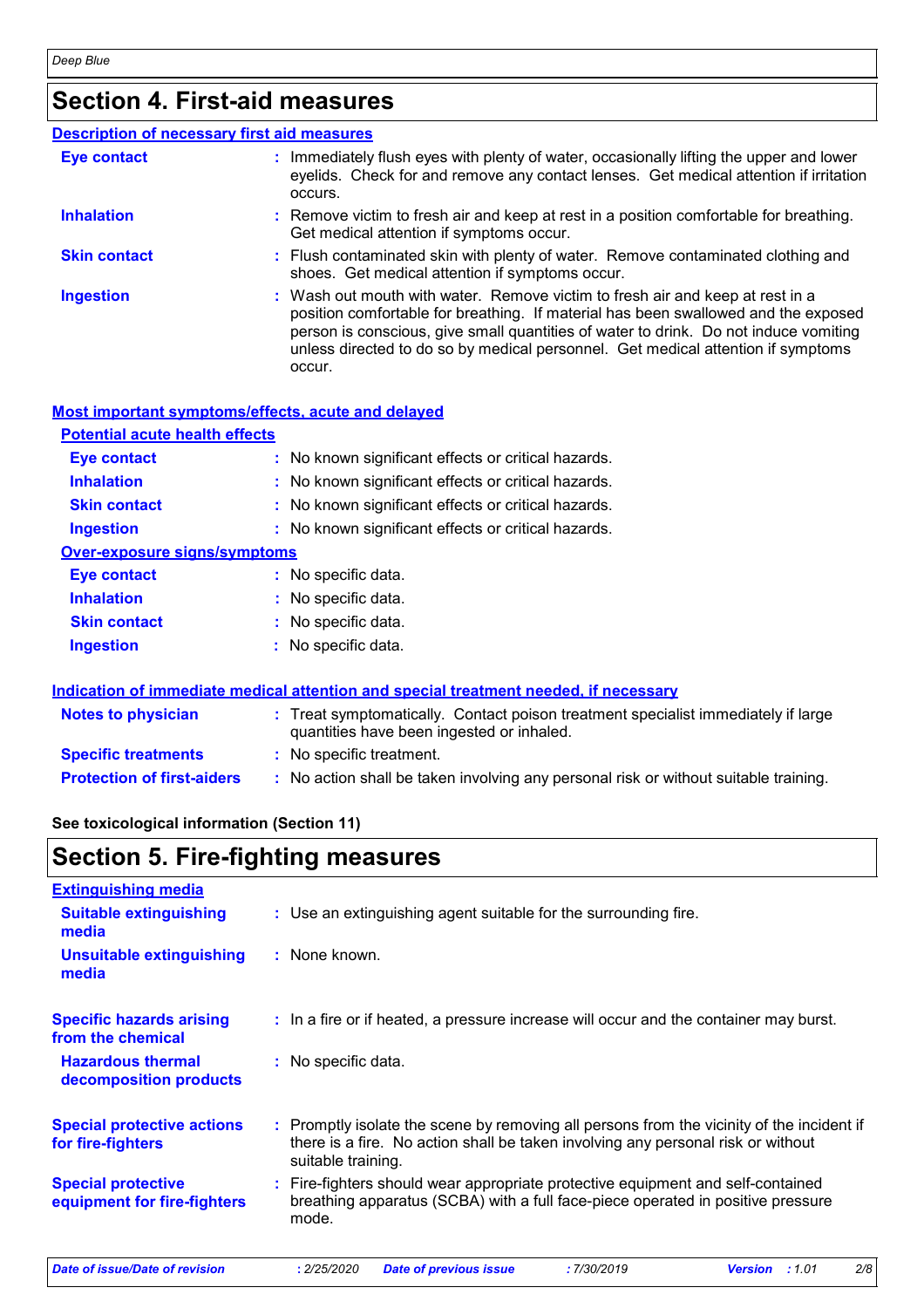### **Section 6. Accidental release measures**

|                                                              | <b>Personal precautions, protective equipment and emergency procedures</b>                                                                                                                                                                                                                                                                                                                                                                                                                                                                                                                  |
|--------------------------------------------------------------|---------------------------------------------------------------------------------------------------------------------------------------------------------------------------------------------------------------------------------------------------------------------------------------------------------------------------------------------------------------------------------------------------------------------------------------------------------------------------------------------------------------------------------------------------------------------------------------------|
| For non-emergency<br>personnel                               | : No action shall be taken involving any personal risk or without suitable training.<br>Evacuate surrounding areas. Keep unnecessary and unprotected personnel from<br>entering. Do not touch or walk through spilled material. Put on appropriate<br>personal protective equipment.                                                                                                                                                                                                                                                                                                        |
|                                                              | <b>For emergency responders</b> : If specialized clothing is required to deal with the spillage, take note of any<br>information in Section 8 on suitable and unsuitable materials. See also the<br>information in "For non-emergency personnel".                                                                                                                                                                                                                                                                                                                                           |
| <b>Environmental precautions</b>                             | : Avoid dispersal of spilled material and runoff and contact with soil, waterways,<br>drains and sewers. Inform the relevant authorities if the product has caused<br>environmental pollution (sewers, waterways, soil or air).                                                                                                                                                                                                                                                                                                                                                             |
| <b>Methods and materials for containment and cleaning up</b> |                                                                                                                                                                                                                                                                                                                                                                                                                                                                                                                                                                                             |
| <b>Small spill</b>                                           | : Stop leak if without risk. Move containers from spill area. Dilute with water and mop<br>up if water-soluble. Alternatively, or if water-insoluble, absorb with an inert dry<br>material and place in an appropriate waste disposal container. Dispose of via a<br>licensed waste disposal contractor.                                                                                                                                                                                                                                                                                    |
| <b>Large spill</b>                                           | : Stop leak if without risk. Move containers from spill area. Prevent entry into sewers,<br>water courses, basements or confined areas. Wash spillages into an effluent<br>treatment plant or proceed as follows. Contain and collect spillage with non-<br>combustible, absorbent material e.g. sand, earth, vermiculite or diatomaceous earth<br>and place in container for disposal according to local regulations (see Section 13).<br>Dispose of via a licensed waste disposal contractor. Note: see Section 1 for<br>emergency contact information and Section 13 for waste disposal. |

### **Section 7. Handling and storage**

#### **Precautions for safe handling**

**Individual protection measures**

| <b>Protective measures</b><br><b>Advice on general</b><br>occupational hygiene | : Put on appropriate personal protective equipment (see Section 8).<br>: Eating, drinking and smoking should be prohibited in areas where this material is<br>handled, stored and processed. Workers should wash hands and face before<br>eating, drinking and smoking. Remove contaminated clothing and protective<br>equipment before entering eating areas. See also Section 8 for additional<br>information on hygiene measures.                                                                                                                                               |
|--------------------------------------------------------------------------------|------------------------------------------------------------------------------------------------------------------------------------------------------------------------------------------------------------------------------------------------------------------------------------------------------------------------------------------------------------------------------------------------------------------------------------------------------------------------------------------------------------------------------------------------------------------------------------|
| <b>Conditions for safe storage,</b><br>including any<br>incompatibilities      | : Store in accordance with local regulations. Store in original container protected<br>from direct sunlight in a dry, cool and well-ventilated area, away from incompatible<br>materials (see Section 10) and food and drink. Keep container tightly closed and<br>sealed until ready for use. Containers that have been opened must be carefully<br>resealed and kept upright to prevent leakage. Do not store in unlabeled containers.<br>Use appropriate containment to avoid environmental contamination. See Section 10<br>for incompatible materials before handling or use. |

### **Section 8. Exposure controls/personal protection**

### None. **Control parameters Occupational exposure limits**

| <b>Appropriate engineering</b>                   | : Good general ventilation should be sufficient to control worker exposure to airborne                                                                                                                                                                                                                                          |
|--------------------------------------------------|---------------------------------------------------------------------------------------------------------------------------------------------------------------------------------------------------------------------------------------------------------------------------------------------------------------------------------|
| <b>controls</b>                                  | contaminants.                                                                                                                                                                                                                                                                                                                   |
| <b>Environmental exposure</b><br><b>controls</b> | : Emissions from ventilation or work process equipment should be checked to ensure<br>they comply with the requirements of environmental protection legislation. In some<br>cases, fume scrubbers, filters or engineering modifications to the process<br>equipment will be necessary to reduce emissions to acceptable levels. |

| Date of issue/Date of revision | : 2/25/2020 Date of previous issue | 7/30/2019 | <b>Version</b> : 1.01 | 3/8 |
|--------------------------------|------------------------------------|-----------|-----------------------|-----|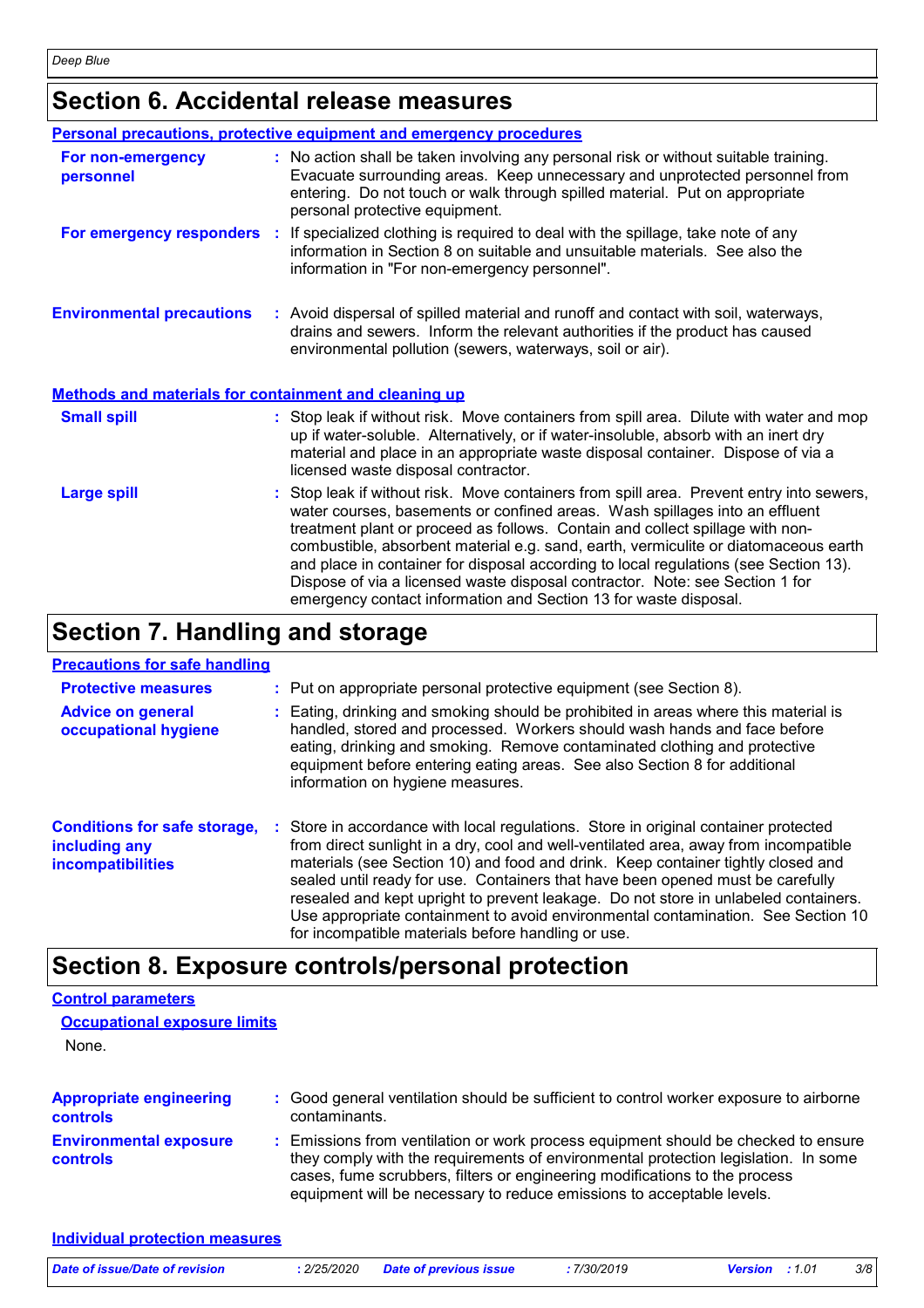### **Section 8. Exposure controls/personal protection**

| <b>Hygiene measures</b>       | Wash hands, forearms and face thoroughly after handling chemical products, before<br>÷.<br>eating, smoking and using the lavatory and at the end of the working period.<br>Appropriate techniques should be used to remove potentially contaminated clothing.<br>Wash contaminated clothing before reusing. Ensure that eyewash stations and<br>safety showers are close to the workstation location. |
|-------------------------------|-------------------------------------------------------------------------------------------------------------------------------------------------------------------------------------------------------------------------------------------------------------------------------------------------------------------------------------------------------------------------------------------------------|
| <b>Eye/face protection</b>    | Safety eyewear complying with an approved standard should be used when a risk<br>assessment indicates this is necessary to avoid exposure to liquid splashes, mists,<br>gases or dusts. If contact is possible, the following protection should be worn,<br>unless the assessment indicates a higher degree of protection: safety glasses with<br>side-shields.                                       |
| <b>Skin protection</b>        |                                                                                                                                                                                                                                                                                                                                                                                                       |
| <b>Hand protection</b>        | : Chemical-resistant, impervious gloves complying with an approved standard should<br>be worn at all times when handling chemical products if a risk assessment indicates<br>this is necessary.                                                                                                                                                                                                       |
| <b>Body protection</b>        | Personal protective equipment for the body should be selected based on the task<br>being performed and the risks involved and should be approved by a specialist<br>before handling this product.                                                                                                                                                                                                     |
| <b>Other skin protection</b>  | Appropriate footwear and any additional skin protection measures should be<br>selected based on the task being performed and the risks involved and should be<br>approved by a specialist before handling this product.                                                                                                                                                                               |
| <b>Respiratory protection</b> | Based on the hazard and potential for exposure, select a respirator that meets the<br>appropriate standard or certification. Respirators must be used according to a<br>respiratory protection program to ensure proper fitting, training, and other important<br>aspects of use.                                                                                                                     |

### **Section 9. Physical and chemical properties**

#### **Appearance**

| <b>Physical state</b>                             | : Liquid.                                                              |
|---------------------------------------------------|------------------------------------------------------------------------|
| <b>Color</b>                                      | : Clear. Blue. [Dark]                                                  |
| Odor                                              | : Ammoniacal.                                                          |
| <b>Odor threshold</b>                             | Not available.                                                         |
| рH                                                | $: 10 \text{ to } 11.4$                                                |
| <b>Melting point</b>                              | : Not available.                                                       |
| <b>Boiling point</b>                              | : Not available.                                                       |
| <b>Flash point</b>                                | Closed cup: Not applicable. [Product does not sustain combustion.]     |
| <b>Evaporation rate</b>                           | : Not available.                                                       |
| <b>Flammability (solid, gas)</b>                  | : Not available.                                                       |
| Lower and upper explosive<br>(flammable) limits   | : Not available.                                                       |
| <b>Vapor pressure</b>                             | : Not available.                                                       |
| <b>Vapor density</b>                              | : Not available.                                                       |
| <b>Relative density</b>                           | : 0.9903                                                               |
| <b>Solubility</b>                                 | : Easily soluble in the following materials: cold water and hot water. |
| <b>Solubility in water</b>                        | : Not available.                                                       |
| <b>Partition coefficient: n-</b><br>octanol/water | $:$ Not available.                                                     |
| <b>Auto-ignition temperature</b>                  | : Not available.                                                       |
| <b>Decomposition temperature</b>                  | $:$ Not available.                                                     |
| <b>Viscosity</b>                                  | : Not available.                                                       |
| Flow time (ISO 2431)                              | $:$ Not available.                                                     |
|                                                   |                                                                        |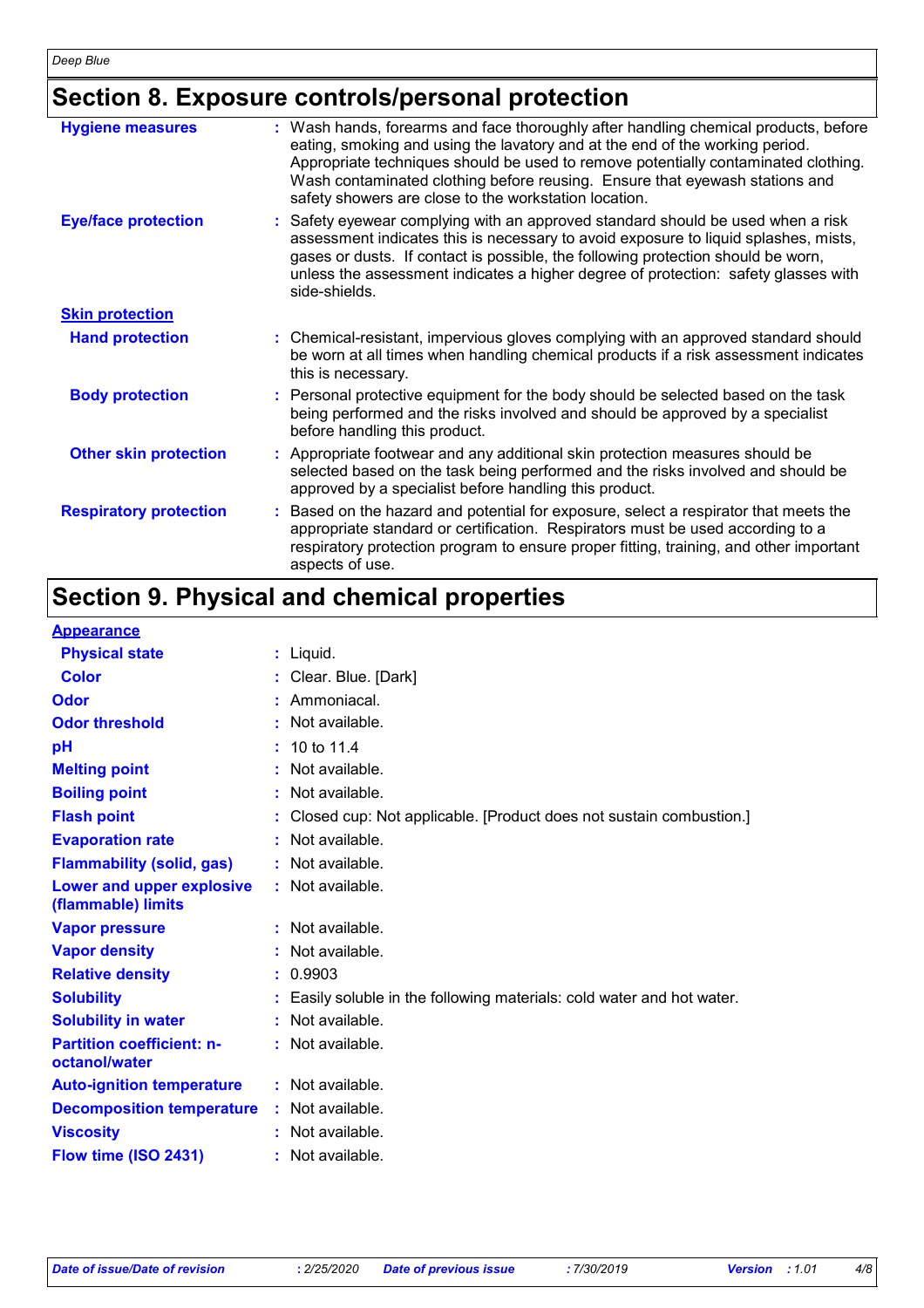### **Section 10. Stability and reactivity**

| <b>Reactivity</b>                            | : No specific test data related to reactivity available for this product or its ingredients.              |
|----------------------------------------------|-----------------------------------------------------------------------------------------------------------|
| <b>Chemical stability</b>                    | : The product is stable.                                                                                  |
| <b>Possibility of hazardous</b><br>reactions | : Under normal conditions of storage and use, hazardous reactions will not occur.                         |
| <b>Conditions to avoid</b>                   | : No specific data.                                                                                       |
| <b>Incompatible materials</b>                | : Not available.                                                                                          |
| <b>Hazardous decomposition</b><br>products   | : Under normal conditions of storage and use, hazardous decomposition products<br>should not be produced. |

### **Section 11. Toxicological information**

### **Acute toxicity Information on toxicological effects**

Not available.

### **Irritation/Corrosion**

Not available.

#### **Sensitization**

Not available.

### **Mutagenicity**

Not available.

### **Carcinogenicity**

Not available.

### **Reproductive toxicity**

Not available.

#### **Teratogenicity** Not available.

### **Specific target organ toxicity (single exposure)**

Not available.

### **Specific target organ toxicity (repeated exposure)**

Not available.

### **Aspiration hazard**

Not available.

#### **Information on the likely :** Routes of entry anticipated: Oral, Dermal, Inhalation.

### **routes of exposure**

| <b>Potential acute health effects</b> |                                                     |
|---------------------------------------|-----------------------------------------------------|
| <b>Eye contact</b>                    | : No known significant effects or critical hazards. |
| <b>Inhalation</b>                     | : No known significant effects or critical hazards. |
| <b>Skin contact</b>                   | : No known significant effects or critical hazards. |
| <b>Ingestion</b>                      | : No known significant effects or critical hazards. |

### **Symptoms related to the physical, chemical and toxicological characteristics**

| Date of issue/Date of revision | : 2/25/2020 Date of previous issue | 7/30/2019 | <b>Version</b> : 1.01 | 5/8 |
|--------------------------------|------------------------------------|-----------|-----------------------|-----|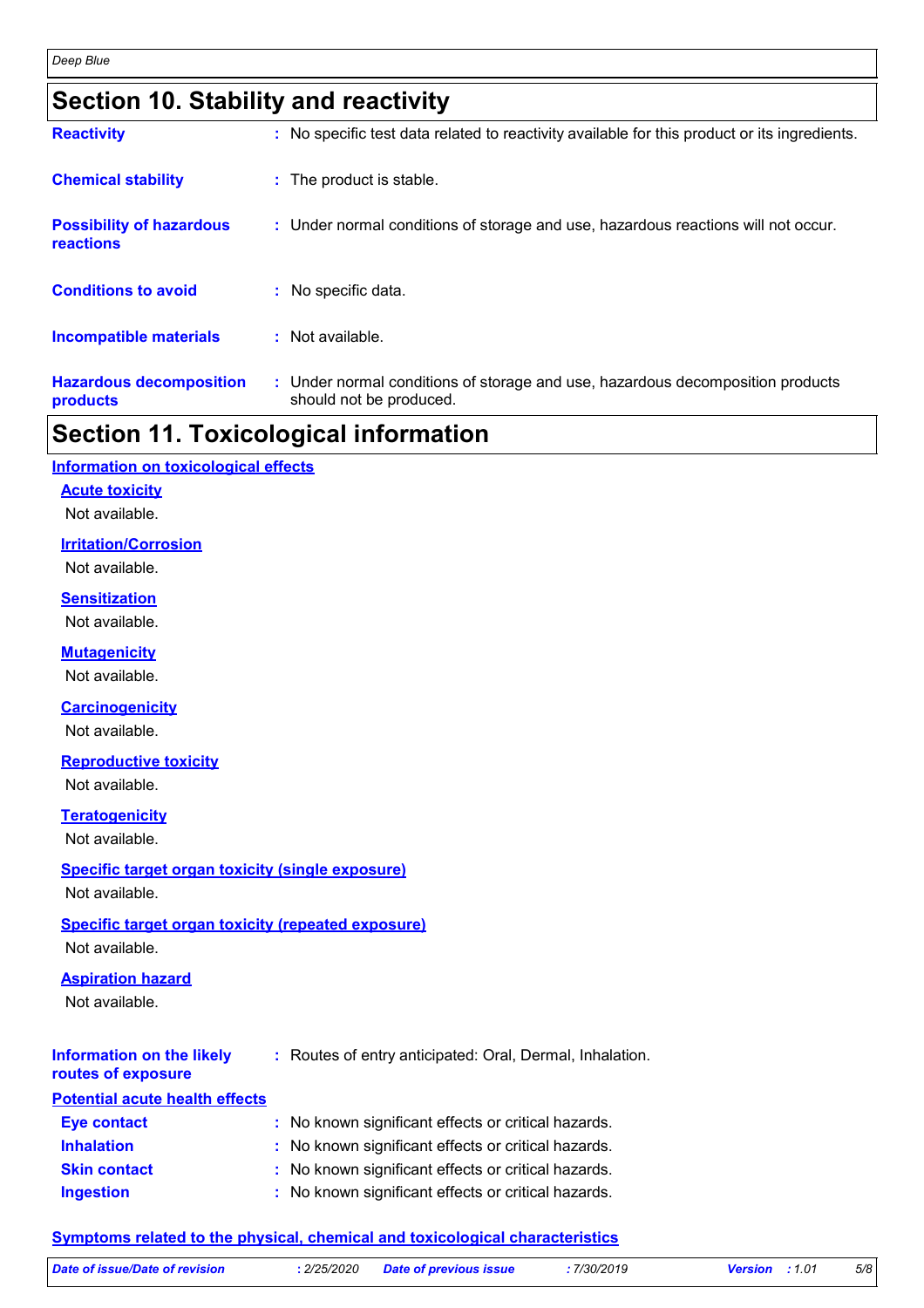### **Section 11. Toxicological information**

| <b>Eye contact</b>                                | : No specific data.                                                                      |
|---------------------------------------------------|------------------------------------------------------------------------------------------|
| <b>Inhalation</b>                                 | : No specific data.                                                                      |
| <b>Skin contact</b>                               | : No specific data.                                                                      |
| <b>Ingestion</b>                                  | : No specific data.                                                                      |
|                                                   | Delayed and immediate effects and also chronic effects from short and long term exposure |
| <b>Short term exposure</b>                        |                                                                                          |
| <b>Potential immediate</b><br>effects             | $:$ Not available.                                                                       |
| <b>Potential delayed effects : Not available.</b> |                                                                                          |
| <b>Long term exposure</b>                         |                                                                                          |
| <b>Potential immediate</b><br>effects             | $:$ Not available.                                                                       |
| <b>Potential delayed effects : Not available.</b> |                                                                                          |
| <b>Potential chronic health effects</b>           |                                                                                          |
| Not available.                                    |                                                                                          |
| <b>General</b>                                    | : No known significant effects or critical hazards.                                      |
| <b>Carcinogenicity</b>                            | : No known significant effects or critical hazards.                                      |
| <b>Mutagenicity</b>                               | : No known significant effects or critical hazards.                                      |
| <b>Teratogenicity</b>                             | : No known significant effects or critical hazards.                                      |
| <b>Developmental effects</b>                      | : No known significant effects or critical hazards.                                      |
| <b>Fertility effects</b>                          | : No known significant effects or critical hazards.                                      |

#### **Numerical measures of toxicity**

#### **Acute toxicity estimates**

Not available.

### **Section 12. Ecological information**

#### **Toxicity**

Not available.

#### **Persistence and degradability**

Not available.

#### **Bioaccumulative potential**

Not available.

#### **Mobility in soil**

| <b>Soil/water partition</b><br><b>coefficient (Koc)</b> | : Not available.                                    |  |  |
|---------------------------------------------------------|-----------------------------------------------------|--|--|
| <b>Other adverse effects</b>                            | : No known significant effects or critical hazards. |  |  |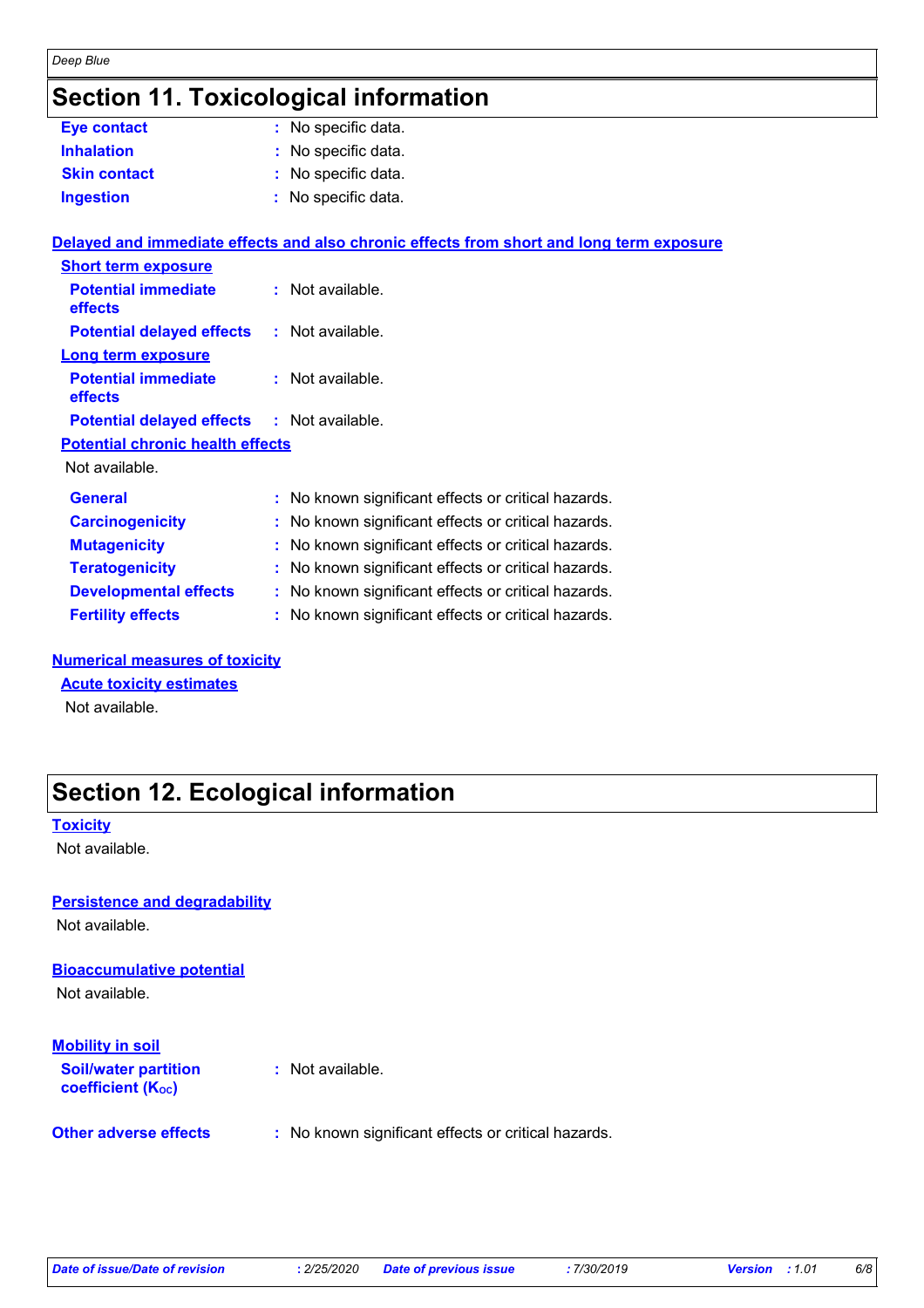### **Section 13. Disposal considerations**

#### The generation of waste should be avoided or minimized wherever possible. Disposal of this product, solutions and any by-products should at all times comply with the requirements of environmental protection and waste disposal legislation and any regional local authority requirements. Dispose of surplus and nonrecyclable products via a licensed waste disposal contractor. Waste should not be disposed of untreated to the sewer unless fully compliant with the requirements of all authorities with jurisdiction. Waste packaging should be recycled. Incineration or landfill should only be considered when recycling is not feasible. This material and its container must be disposed of in a safe way. Empty containers or liners may retain some product residues. Avoid dispersal of spilled material and runoff and contact with soil, waterways, drains and sewers. **Disposal methods :**

### **Section 14. Transport information**

|                                      | <b>TDG</b><br><b>Classification</b> | <b>DOT</b><br><b>Classification</b> | <b>ADR/RID</b> | <b>IMDG</b>              | <b>IATA</b>    |
|--------------------------------------|-------------------------------------|-------------------------------------|----------------|--------------------------|----------------|
| <b>UN number</b>                     | Not regulated.                      | Not regulated.                      | Not regulated. | Not regulated.           | Not regulated. |
| <b>UN proper</b><br>shipping name    |                                     |                                     |                |                          |                |
| <b>Transport</b><br>hazard class(es) |                                     |                                     |                | $\overline{\phantom{a}}$ |                |
| <b>Packing group</b>                 | $\overline{\phantom{0}}$            |                                     |                | $\overline{\phantom{0}}$ |                |
| <b>Environmental</b><br>hazards      | No.                                 | No.                                 | No.            | No.                      | No.            |

**Special precautions for user Transport within user's premises:** always transport in closed containers that are **:** upright and secure. Ensure that persons transporting the product know what to do in the event of an accident or spillage.

**Transport in bulk according :** Not available. **to Annex II of MARPOL and the IBC Code**

### **Section 15. Regulatory information**

#### **Canadian lists**

**Canadian NPRI :** None of the components are listed.

**CEPA Toxic substances :** None of the components are listed.

**International regulations**

**Chemical Weapon Convention List Schedules I, II & III Chemicals** Not listed.

**Montreal Protocol**

Not listed.

**Stockholm Convention on Persistent Organic Pollutants** Not listed.

**Rotterdam Convention on Prior Informed Consent (PIC)** Not listed.

**UNECE Aarhus Protocol on POPs and Heavy Metals** Not listed.